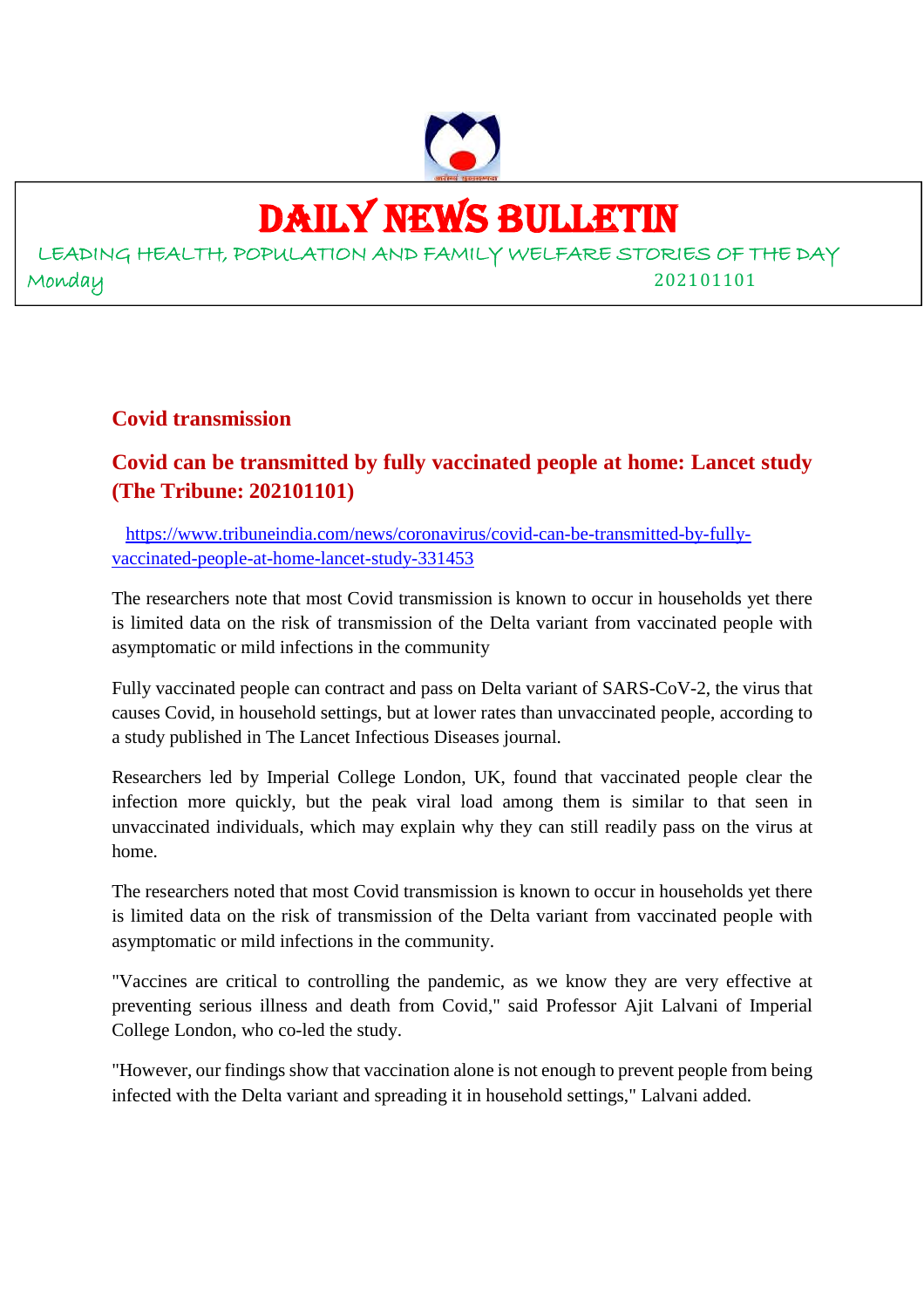The researchers noted that the transmission between vaccinated people makes it essential for unvaccinated people to get immunised to protect themselves from acquiring infection and severe Covid, especially as more people will be spending time inside in close proximity during the winter months.

The study enrolled 621 participants, identified by the UK contact tracing system, between September 2020 and September 2021.

All participants had mild Covid illness or were asymptomatic. They had daily PCR tests to detect infection, regardless of whether or not they had symptoms.

The researchers performed PCR tests on swab samples provided daily by each participant for 14–20 days. Changes over time in viral load -- the amount of virus in a person's nose and throat -- were estimated by modelling PCR data.

A total of 205 household contacts of Delta variant index cases were identified, of whom 53 tested positive for Covid.

Among vaccinated contacts infected with the Delta variant, the median length of time since vaccination was 101 days, compared with 64 days for uninfected contacts, the researchers said.

This suggests that the risk of infection increased within three months of receiving a second vaccine dose, likely due to waning protective immunity, they said. PTI

#### **New antibody treatment**

#### **Covid-19: New antibody treatment could offer up to 18 months' protection against severe disease (The Tribune: 202101101)**

https://www.tribuneindia.com/news/coronavirus/covid-19-new-antibody-treatment-couldoffer-up-to-18-months-protection-against-severe-disease-32757

The new treatment, AZD7442, uses special antibodies called monoclonal antibodies

Covid-19: New antibody treatment could offer up to 18 months' protection against severe disease

Photo for representational purpose only. iStock

A new treatment could soon help protect people from developing severe Covid. AstraZeneca has just released results from a phase-3 clinical trial – the final stage of testing before a drug is authorised – that suggest its new Covid treatment, AZD7442, is effective at reducing severe disease or death in non-hospitalised Covid patients.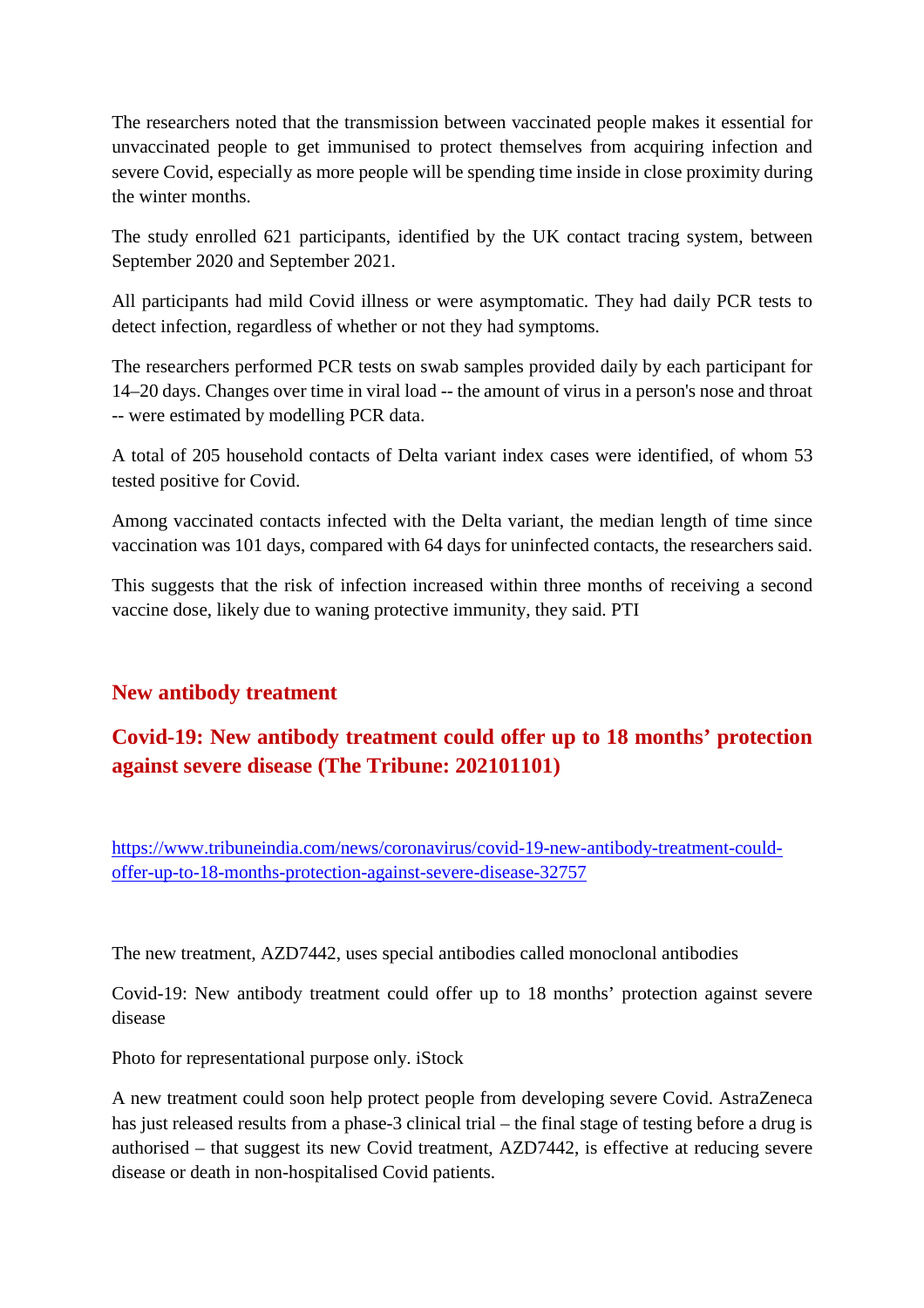The treatment contains antibodies, which are usually produced naturally in response to a Covid infection or vaccination. They work by recognising specific parts of SARS-CoV-2 – the virus that causes Covid – and either attack these directly or bind to them to stop the virus from working and flag it for destruction by other parts of the immune system.

After they've done their job of clearing the virus, the antibodies remain in the body for a period of time, making up part of our immunological memory. If what they target is encountered again, they can leap into action.

The new treatment, AZD7442, uses special antibodies called monoclonal antibodies. These are antibodies produced in a lab that imitate the body's natural defences – in this case mimicking the immune system's response to Covid.

Artificially developing antibodies to fight disease isn't a new technique. This technology is already used to treat many diseases, including leukaemia, breast cancer and lupus. In fact, this isn't even the first time the technique has been used for Covid. The first Covid monoclonal antibody treatment was approved in the UK in August 2021.

How does AstraZeneca's treatment work?

AZD7442 is a cocktail of two monoclonal antibodies – tixagevimab and cilgavimab – that are designed to reduce the severity of a SARS-CoV-2 infection and so prevent people from getting severely ill.

Both of these antibodies bind to different parts of virus's spike proteins, which cover its outer surface and are what the virus uses to infect cells. It's thought that attaching to these proteins is what gives the medicine its effect, as this stops the virus from being able to get inside cells and reproduce.

The two monoclonal antibodies in the cocktail are based on antibodies taken from patients who survived COVID. Scientists at AstraZeneca took blood samples from patients and isolated immune cells called B cells, which are the antibody factories of the human body. They then grew more of these B cells in the lab, and used them to make large quantities of the two antibodies, which they had identified as specifically targeting the coronavirus's spike protein.

But the key difference between this and other antibody-based treatments is that in AZD7442, the antibodies have been modified so they stay in the body for longer.

Studies using similarly modified antibodies against another respiratory virus – respiratory syncytial virus – have shown that this approach gives long-term protection, with the modified antibodies having triple the durability of conventional antibodies. It's hoped that a single dose of AZD7442 could offer 12 to 18 months protection from severe Covid, though we'll have to wait to see exactly how long protection lasts.

How well does it work?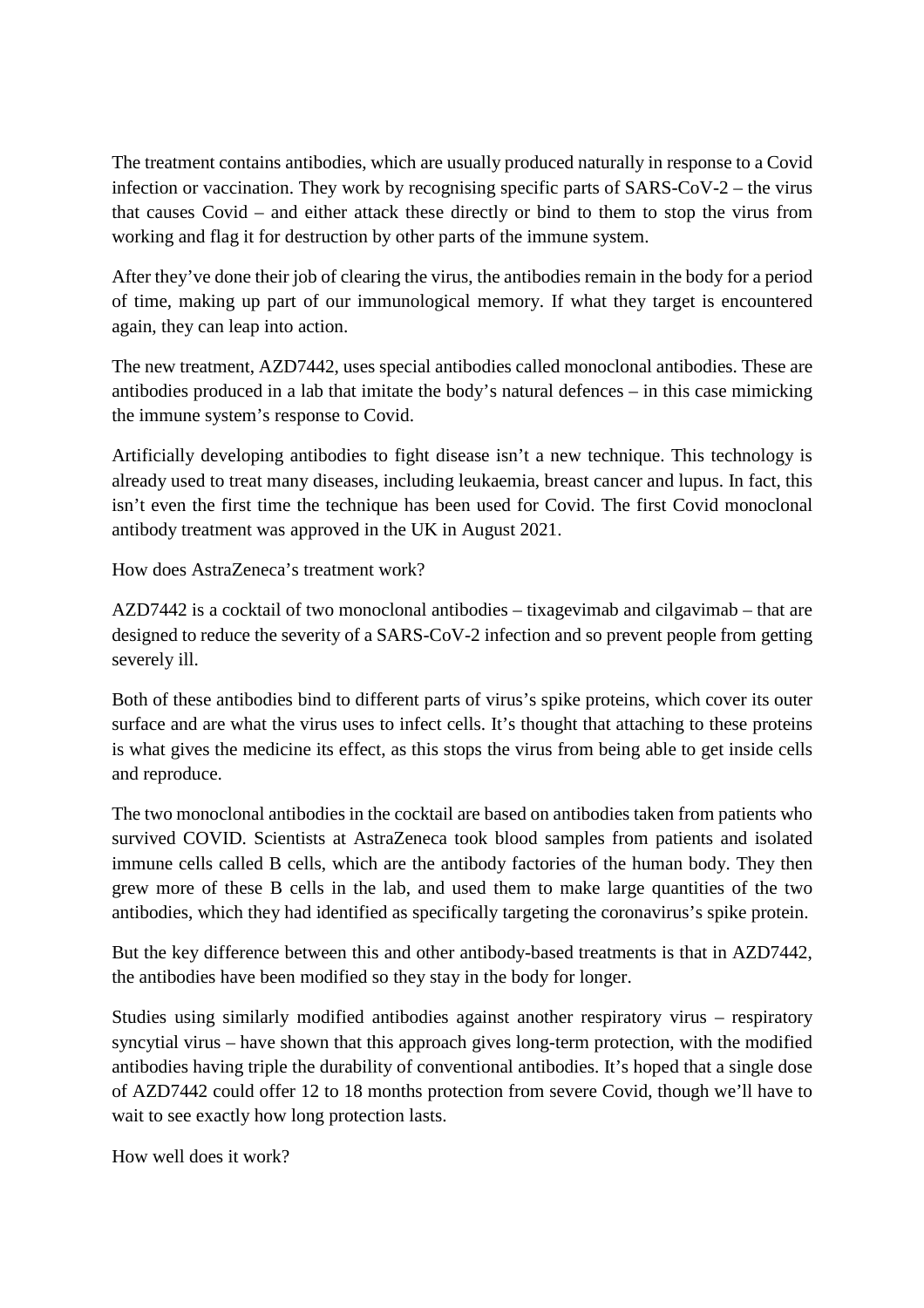AstraZeneca's phase-3 trial investigated the effectiveness of the treatment when given to patients who were infected with SARS-CoV-2.

The study looked at 822 participants who were over the age of 18. Only around 13% were 65 years and over, but 90% had health conditions that put them at high risk of severe Covid, such as cancer, diabetes, obesity, chronic lung disease or asthma, cardiovascular disease or a weakened immune system.

The trial results show that of the 407 people who received AZD7442, 18 developed severe Covid or died, compared with 37 of the 415 people who received a placebo. This suggests that those in the AZD7442 group were 50% less likely to develop severe Covid than those taking a placebo.

The trial also looked specifically at patients who received treatment quickly  $-$  that is, within five days of their symptoms starting. In this group, AZD7442 reduced the risk of severe disease or death by 67%, suggesting that early treatment with AZD7442 provides greater protection.

It's important to note, however, that these results have been released by AstraZeneca but don't yet appear to have been formally reviewed by other scientists. So any findings need to be treated with caution.

How useful will it be?

These results suggest that AZD7442 could be a valuable tool for patients in need of instant immunity against Covid, such as those who have not responded to vaccines because of a weakened immune system or those in other high-risk groups.

However, more detail of the characteristics of the patients who did and did not benefit from the medicine is required to fully understand who will benefit most from receiving this drug.

And when considering how useful AZD7442 could be, it's important to consider when in the course of the disease the treatment will be given. For many, severe disease with Covid isn't caused by the virus replicating, but by the immune system going awry.

This means that to prevent severe disease, drugs such as AZD7442 need to be given early in infection, before the overzealous immune response kicks in. Give them too late, and treatments like this that target the virus directly are unlikely to offer much benefit (unlike those that can control inflammation and immune overreaction, such as dexamethasone or tocilizumab).

But one thing that could help the treatment be deployed early during infection is the fact that it only needs to be injected into a muscle, rather than be given intravenously. This means it can be given at a clinic, without patients needing to come into hospital.

However, monoclonal antibody treatments are notoriously expensive, and the cost of AZD7442 has not yet been released. This could be the biggest barrier to the drug having a big impact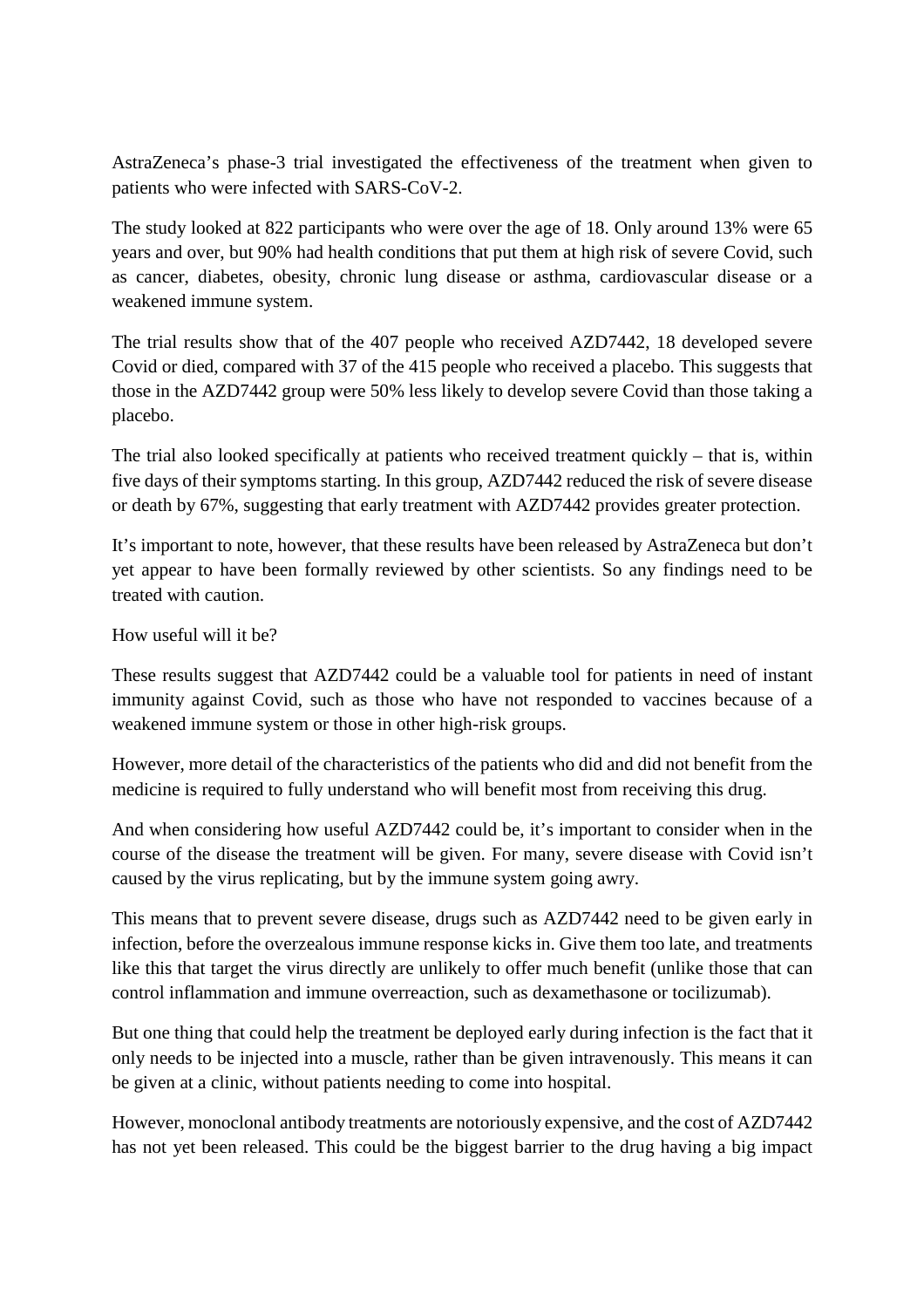worldwide – assuming, of course, that its phase 3 results pass the scrutiny of regulators and the drug is approved. — The Conversation

#### **Pfizer vaccine**

#### **Pfizer vaccine very effective against Delta variant in adolescents in Israel: Study (The Tribune: 202101101)**

https://www.tribuneindia.com/news/coronavirus/pfizer-vaccine-very-effective-against-deltavariant-in-adolescents-in-israel-study-327568

The research was conducted between June and September when Delta variant was the main strain in Israel

Pfizer vaccine very effective against Delta variant in adolescents in Israel: Study

Photo for representational purpose only. Reuters file

The Pfizer/BioNTech COVID-19 vaccine is highly effective at preventing infection and symptomatic disease from the Delta variant among 12- to 18-year-olds, research conducted in Israel shows.

The findings, published in the New England Journal of Medicine, will likely provide further reassurance the shot is effective against the variant among younger people as the US drug watchdog considers authorising use of the vaccine on children as young as five.

The study found the estimated vaccine effectiveness against documented COVID-19 infection in adolescents was 90%, and 93% against symptomatic COVID-19, on days seven to 21 after the second dose.

Israel's Clalit health maintenance organisation and Harvard University researchers reviewed data from 94,354 vaccine recipients aged 12 to 18 who were matched with an identical number of unvaccinated adolescents from the same age group.

The research was conducted between June and September, when the Delta variant was the main strain in Israel.

In a statement late on Wednesday, Clalit said the study was one of the largest peer-reviewed evaluations conducted among the age group of the effectiveness of the vaccine against the Delta variant.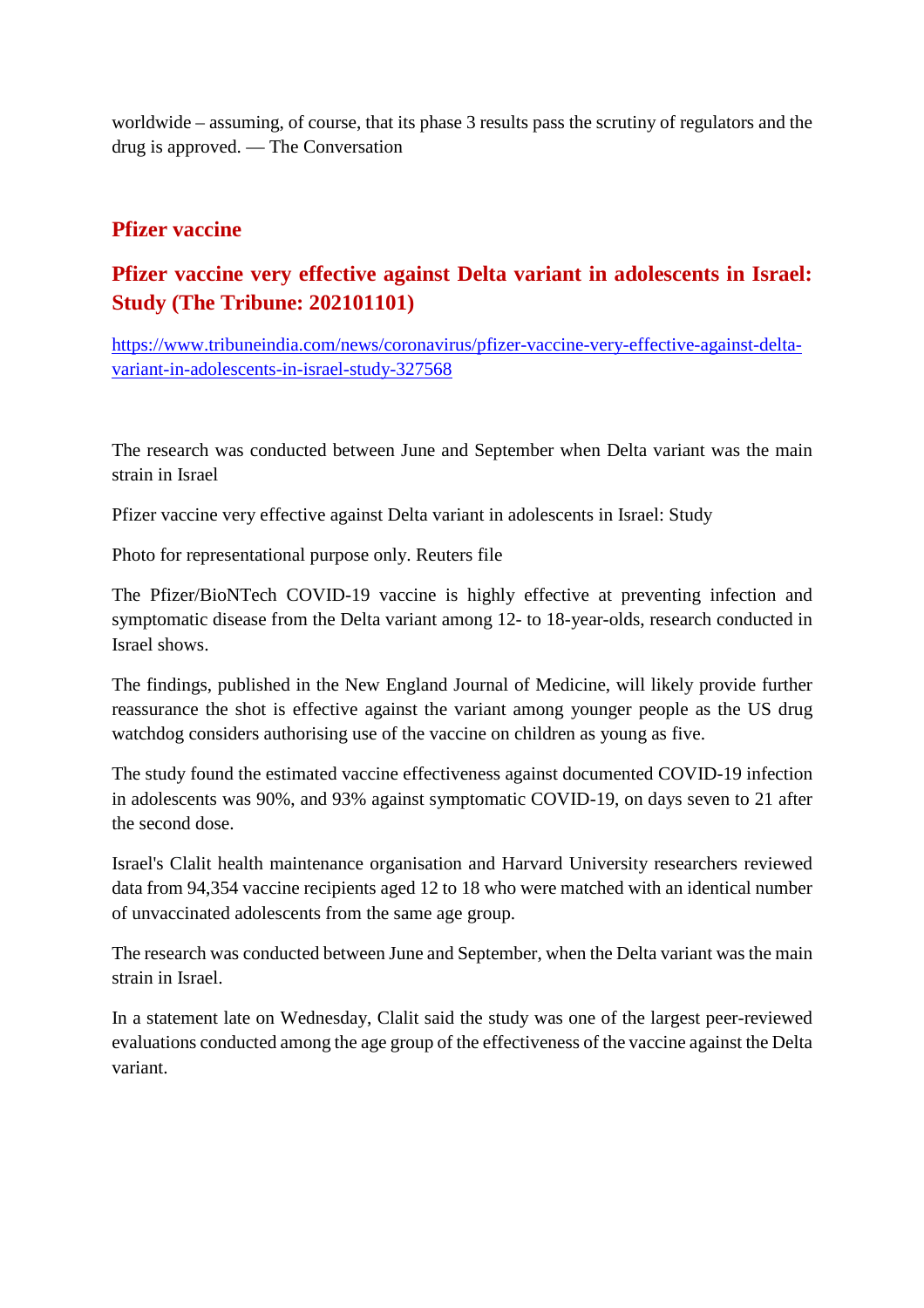Earlier this week, an analysis released by the US Centers for Disease Control and Prevention (CDC) showed the Pfizer Inc /BioNTech vaccine was 93% effective in preventing hospitalisations among those aged 12 to 18.

The Pfizer/BioNTech vaccine is authorised for children as young as 12, and the companies are seeking further approval from the US Food and Drug Administration for use in those as young as five.

A panel of advisers to the FDA is expected to weigh in on data on young children later this month.

In England, the spread of COVID-19 among children is fuelling a rise in cases and causing concern among some scientists that vaccines are being rolled out in schools too slowly. Reuters

#### **Dengue burden**

#### **Health infrastructure again found wanting (The Tribune: 202101101)**

https://www.tribuneindia.com/news/editorials/dengue-burden-332566

Dengue burden

IN the face of what is unfolding as one of the most virulent dengue outbreaks in recent history, the health infrastructure countrywide has been found to be both ill-prepared and ill-equipped to handle the rising numbers of patients needing medical attention. - File photo

IN the face of what is unfolding as one of the most virulent dengue outbreaks in recent history, the health infrastructure countrywide has been found to be both ill-prepared and ill-equipped to handle the rising numbers of patients needing medical attention. The surge of dengue, also called breakbone fever, in the past month has overwhelmed most hospitals and doctors in the region. Government hospitals in Punjab, Haryana and Chandigarh have been found wanting as severely affected patients with depleted platelet counts, across all ages, struggle to find proper beds and kits essential for tests and treatment. Stories of two patients having had to share a bed and hospital corridors crammed with patients with glucose drips depict the pathetic picture.

Such circumstances once more red-flag the inadequacies that assail the health system. Prominently painful are the lack of specialists and machines lying defunct or damaged in the public sector, especially in the rural and small-town facilities. While the Covid pandemic roused the authorities to the ills in the system and both the Central and state governments pledged to enhance health budgets to ensure top-class amenities for all, filling the gaping holes is still a work in progress. It is the common man and the poor who generally bear the brunt of this lackadaisical attitude. Betraying it is the absence of specialist doctors or technicians in many hospitals, even though dengue has of late become a regular phenomenon during the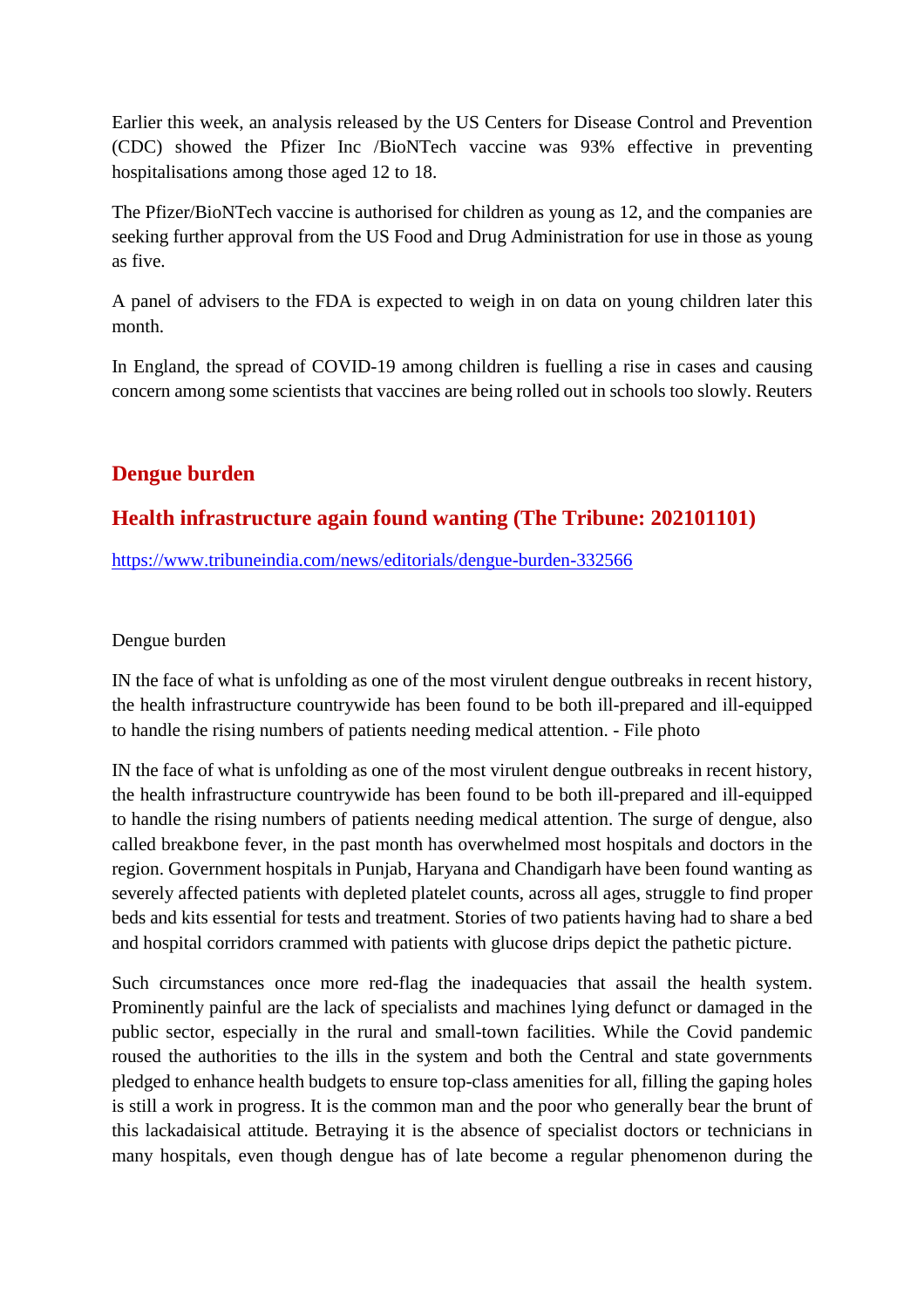monsoon. That the necessary medical machines are gathering dust in some places is a criminal waste of scarce resources.

Adding to the woes of the victims of the mosquito (Aedes aegypti) bite-induced disease is the fleecing indulged in by many a private facility and lab. Despite the cap on the prices for tests and blood units with SDPs (single donor platelets) imposed by the Punjab Government in the wake of the outbreak, reports of charging double or more call for strict and deterrent action. At the same time, people must take the preventive step of keeping their surroundings clean and dry to prevent mosquito-breeding.

#### **Dengue (The Asian Age: 202101101)**

http://onlineepaper.asianage.com/articledetailpage.aspx?id=15937527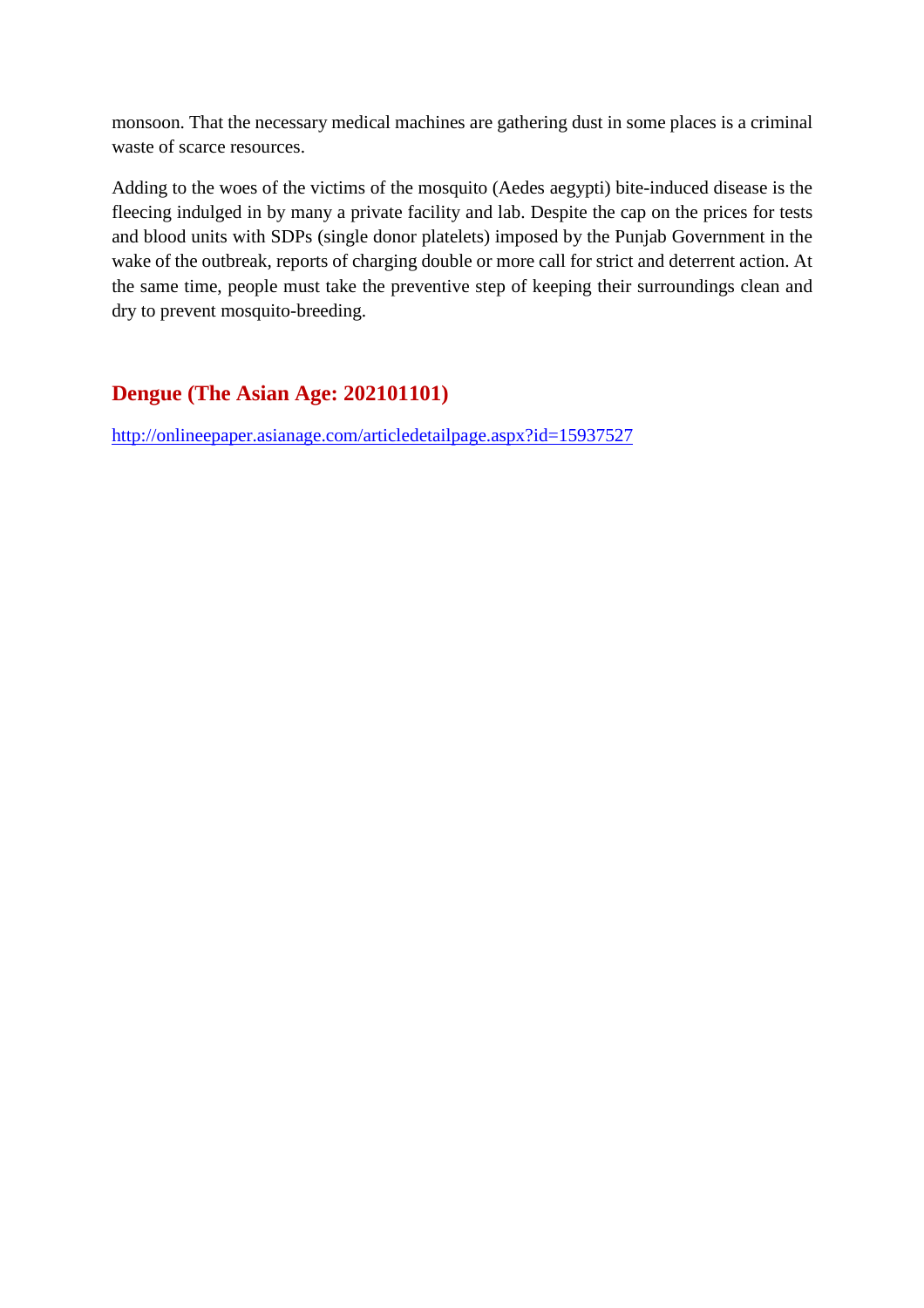### Dengue, malaria & chikungunya made notifiable diseases

New Delhi, Oct. 30: Vector-borne diseases like dengue, chikungunya and malaria have been made as notifiable diseases under the<br>Epidemic Diseases Act, according to an official notification.The notification makes it compulsory for all hospitals to provide information to the government about<br>any such case that they receive.

On the basis of the data provided by the hospitals, areas where the vector-borne diseases are spreading will be identified and declared as 'infected' or 'threatened'.

The notification also said that legal action<br>will be taken against individuals or institutions found not following adequate measures or not informing about the cases to the authorities.

The national capital has seen a surge in dengue cases.

Delhi has reported over 1,000 cases of dengue this year, with<br>more than 280 cases logged in the last week. according to a civic report released on **Monday** 

Of the total number of dengue cases this season, 665 were recorded in the first 23 days of this month alone.

 $-PTI$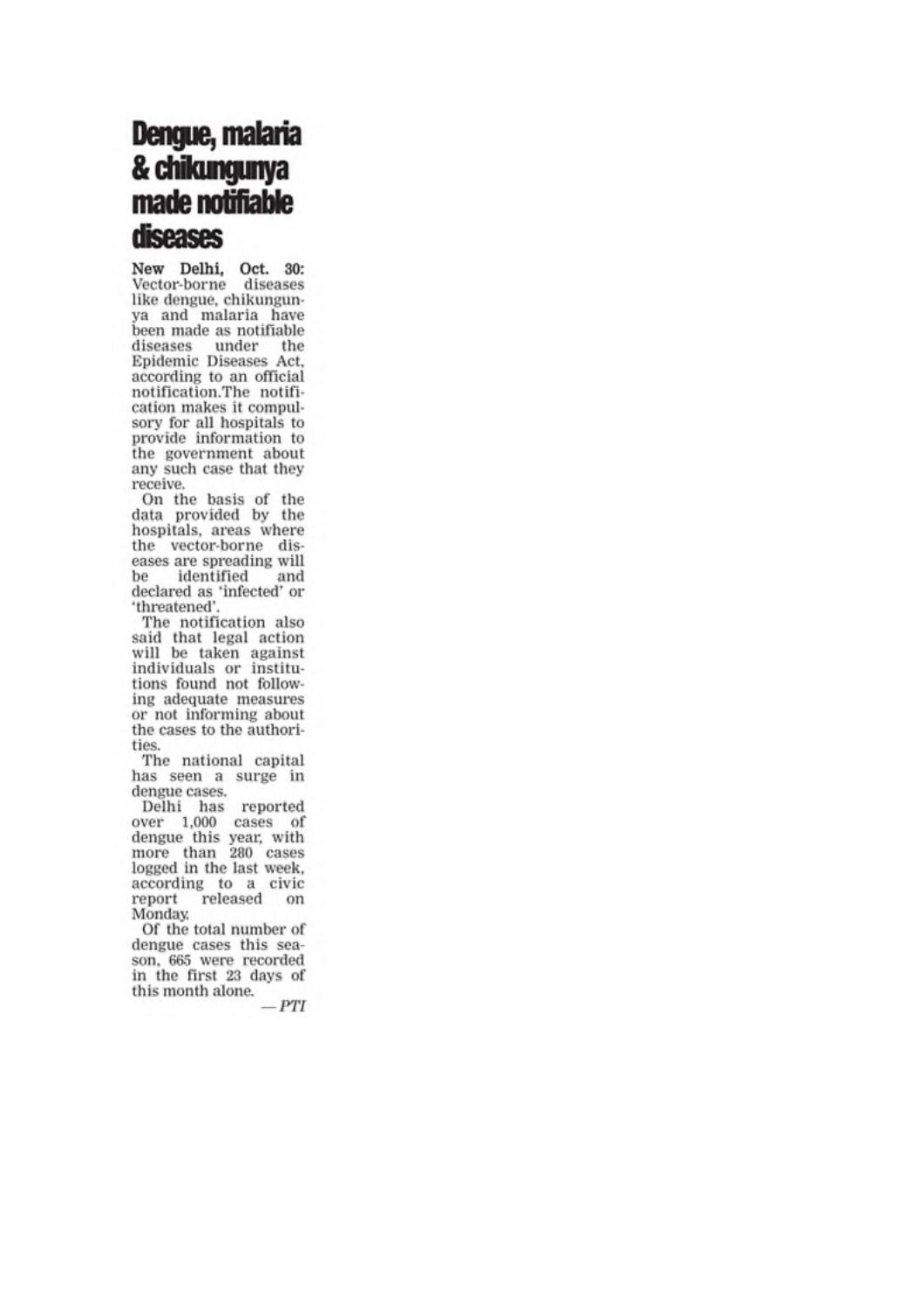#### **New Cases (The Asian Age: 202101101)**

http://onlineepaper.asianage.com/articledetailpage.aspx?id=15937524

# Delhi records 45 Covid-19 cases, positivity at 0.08%

**AGE CORRESPONDENT** NEW DELHI, OCT. 31

The national capital on Sunday reported 45 new Covid-19 cases, while the positivity rate stood at 0.08 per cent, according to data shared by the health department here. No fresh deaths were recorded.

Delhi has recorded only four deaths due to Covid-19 in October. Last month, five people had succumbed to the viral dis- $\theta$ 390

With the new infections. Delhi's coronavirus caseload climbed to 14,39,870. So far, over 14.14 lakh patients have recovered, the bulletin said.

The death toll stands at 25,091, it said.

According to the bulletin, authorities conducted 56,751 Covid-19 tests, including 46,468 RT-PCR ones, the previous day. There are 348 active cases in Delhi. Of these, 142 patients are in home isolation. The number of containment zones stands at 86, the bulletin said.

Delhi reported 37 cases

of Covid-19 on Thursday and Wednesday.

In April and May, Delhi battled a brutal second wave of the pandemic that claimed a large number of lives and led to a shortage of oxygen and essential drugs in hospitals.

On April 20, the city reported 28,395 cases, the highest since the pandemic began last year. On April 22, the case positivity rate stood at 36.2 per cent, the highest so far.

The highest number of 448 deaths was reported on May 3.

According to the sixth sero survey, 97 per cent of Delhi's population has developed antibodies against coronavirus as a result of a large number of people getting exposed to the virus during the second wave and a robust vaccination drive.

Ninety-five per cent of the vaccinated people who have a history of Covid-19 have developed antibodies as compared to 82 per cent of unvaccinated ones.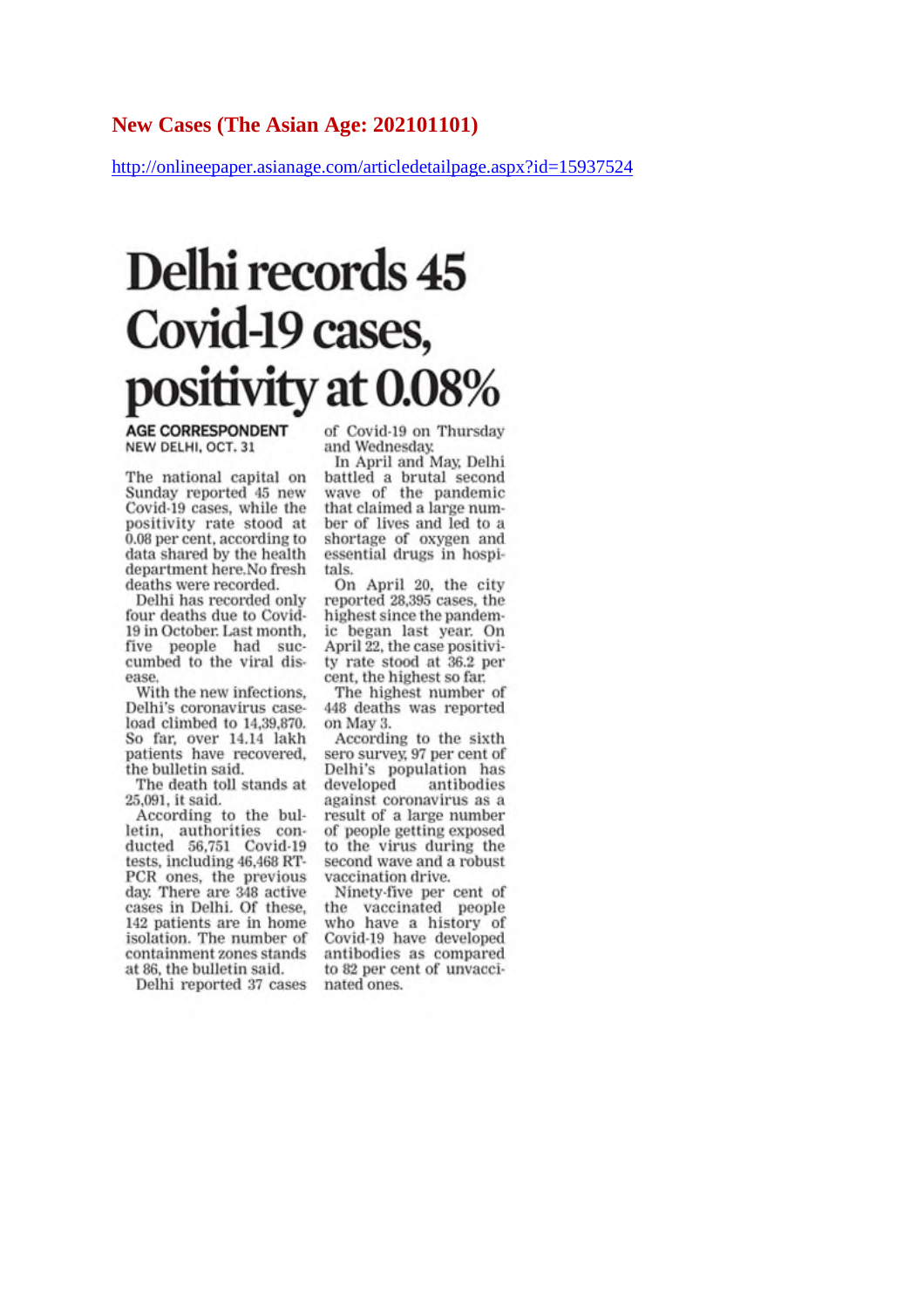#### **Healthy eating habits**

#### **This Diwali season, incorporate these healthy eating habits (The Indian Express: 202101101)**

https://indianexpress.com/article/lifestyle/health/diwali-season-healthy-eating-habitsdesserts-7597004/

For starters, choose a milk-based dessert like shrikhand, sandesh, mishit doi, kheer, etc.

Diwali, Diwali season, Diwali celebrations, Diwali desserts, how to eat healthy on Diwali, healthy Diwali desserts, indian express newsThere may be desserts which are high in fats like jalebi, malpua, gulab jamun, gulpapdi, sheera etc. If it's your favourite, reduce the portion size. (Photo: Getty/Thinkstock)

In India, festival time is when people tend to stray from healthy eating habits and allow themselves to binge-eat, and eat unhealthy food that is typically not a part of their everyday diet. While occasional cheat-meals are okay, one must also learn to consciously stay away from foods that can harm their health and lead to lifelong issues.

As we await Diwali, Minal Shah, senior nutrition therapist, Fortis Hospital, Mulund shares some pointers on how one can enjoy the festival of lights, keep their taste buds happy and also not compromise on health.

ALSO READ |This festive season, balance your cravings with these simple tips

Here are a few pointers for enjoying guilt-free desserts:

1. Choose a milk-based dessert like shrikhand, sandesh, mishit doi, kheer, etc. Milk is a good source of first-class protein, and these desserts can easily be made at home with any modifications that we desire.

2. Sugar can be replaced with natural flavoring agents like cinnamon, nutmeg, dry fruits like dates, raisins, and fresh fruits. To an extent, jaggery and honey can also be opted over refined sugar, but with quantity restriction.

3. Make a healthier choice among existing desserts.

– Choose badam katli (omega-3 fatty acids) over kaju katli.

– Choose besan ladoo (protein) or peanut ladoo (MUFA) over rava ladoo, Mysore pak (protein) over coconut ladoo.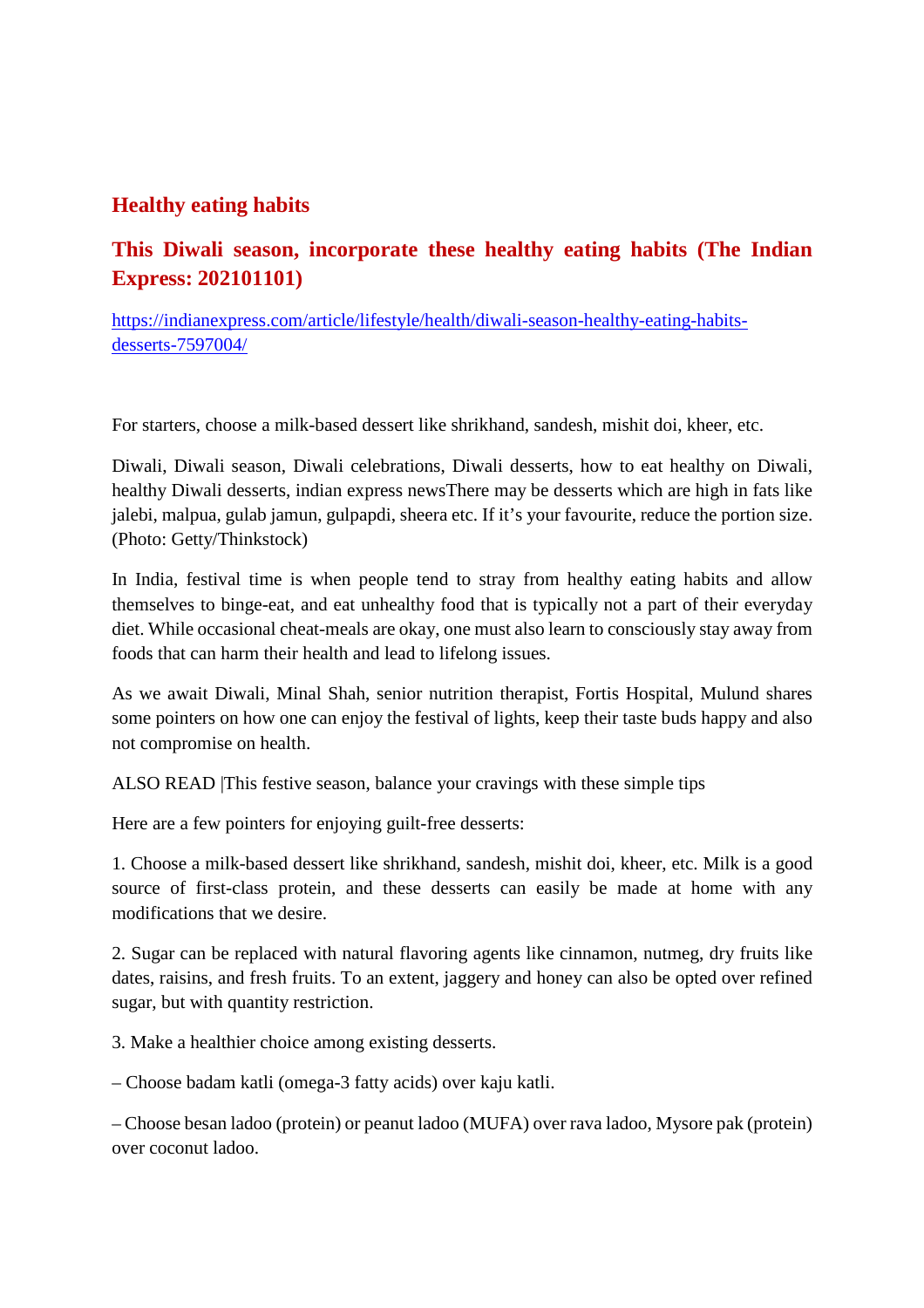– Choose carrot halwa or dudhi halwa (antioxidants/vitamins) or moong dal sheera (protein) over rava sheera.

– Choose payasam over a regular rice kheer.

4. Try something new and unconventional with a functional food added to it. Like dates sesame ladoo, oats dates nut ladoo, walnut ladoo, methi kheer, dudhi kheer, apple sheera, fruit kheer, papaya halwa, beetroot halwa, carrot kalakand, oats pancakes with cranberry syrup or blueberry syrup or chocolate syrup, homemade protein bars, apple pie, pumpkin pie, fruit yogurt, seeds chikki (pumpkin/sunflower/flaxseed).

ALSO READ |Festive skincare: Here's what to eat and avoid for a healthy glow

5. Consider the portion size. There may be desserts which are high in fats like jalebi, malpua, gulab jamun, gulpapdi, sheera etc. If it's your favourite, reduce the portion size. Cut smaller pieces to reduce the calorie intake.

6. Also, remember the basics — add a good bowl of salad with different coloured vegetables and fruits to ensure healthy fibre in every meal.

7. Ad fillers for yourself and your guests, which are low in calories and tasty as well like ginger lemonade, virgin pina colada, kiwi margarita, masala milk, thandai, milkshake with fennel seeds, falooda, cucumber mint cooler, tomato mocktail, etc.

Lucknow News

Cong Rally In Gorakhpur: Yogi govt acts against people, turns its back wherever there is injustice, says Priyanka

Akhilesh talks Patel and Jinnah, BJP asks why 'praise' Pakistan

Adityanath hurls appeasement charge at Rajbhar, says he opposed Raja Suheldev memorial for Muslim votes

#### **COVID-19 vaccine**

#### **Zydus Cadila likely to reduce price of COVID-19 vaccine (The Hindu: 202101101)**

https://www.thehindu.com/news/national/zydus-cadila-likely-to-reduce-price-of-covid-19 vaccine/article37266838.ece

Negotiations with government still on.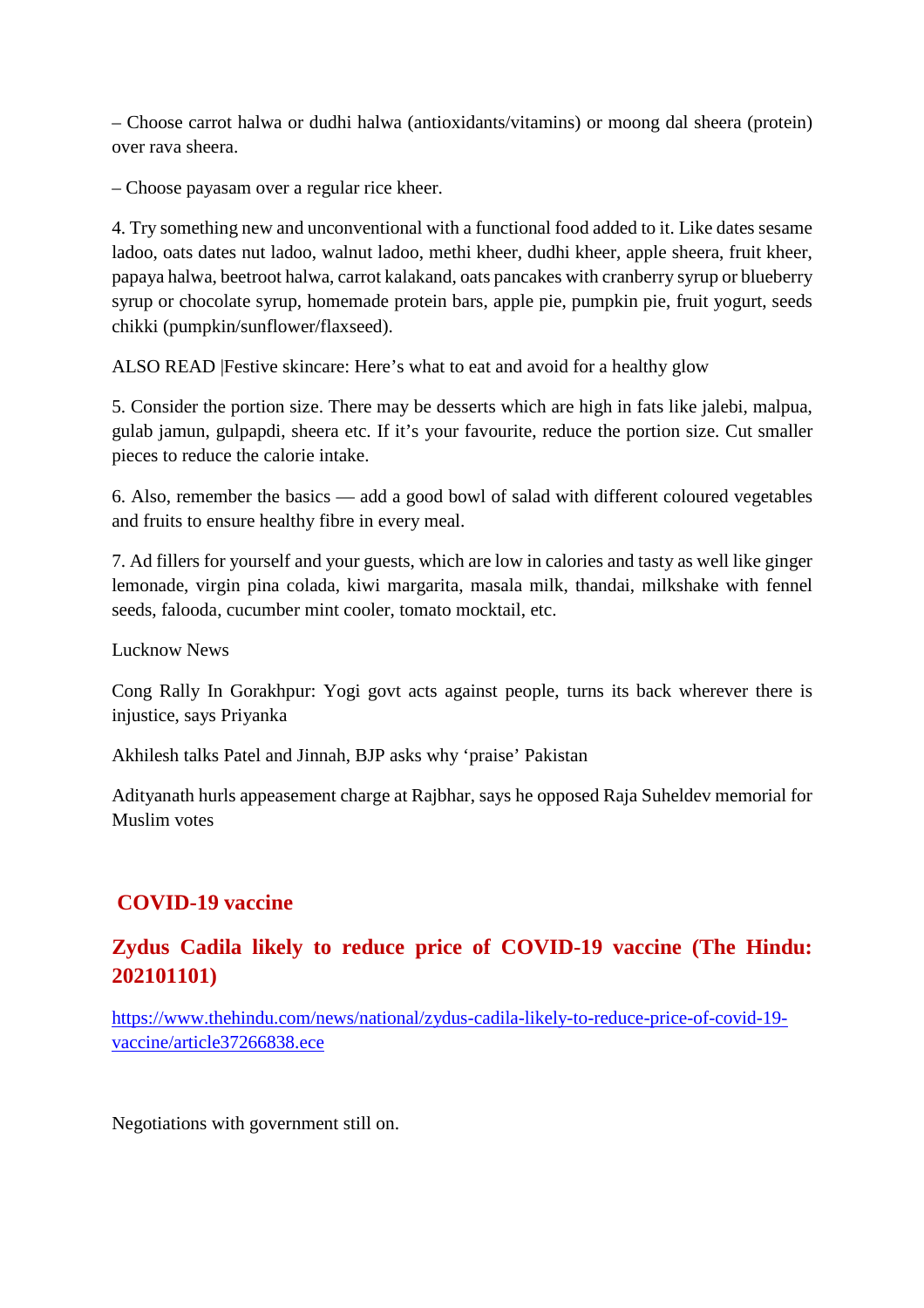Zydus Cadila has agreed to bring down the price of its COVID-19 vaccine to ₹265 a dose following persistent negotiations by the government but a final deal is yet to be reached, sources said on Sunday

#### **WHO**

#### **Supreme Court prefers to wait and watch for Covaxin's WHO approval (The Hindu: 202101101)**

https://www.thehindu.com/sci-tech/health/supreme-court-prefers-to-wait-and-watch-forcovaxins-who-approval/article37229491.ece

Plea wants people vaccinated with Covaxin to be administered two doses of Covishield

The Supreme Court on Friday decided to wait and see if the World Health Organisation (WHO) gives emergency use authorisation to Bharat Biotech's Covaxin before considering a plea to allow people vaccinated with Covaxin to be administered two doses of Covishield.

"Let us see if authorisation from the WHO comes or not," a Bench of Justices D.Y. Chandrachud and B.V. Nagarathna told petitioner-in-person Kartik Shah.

#### **COVID-19 guidelines**

#### **Ministry of Home Affairs extends COVID-19 guidelines till November 30 (The Hindu: 202101101)**

https://www.thehindu.com/news/national/ministry-of-home-affairs-extends-covid-19 guidelines-till-november-30/article37210604.ece

The earlier guidelines are applicable till October 31

The Ministry of Home Affairs (MHA) has extended the COVID-19 guidelines issued under the Disaster Management Act till November 30.

The Ministry said in an order that the previous order issued on September 28, to ensure compliance with the "prompt and effective containment measures for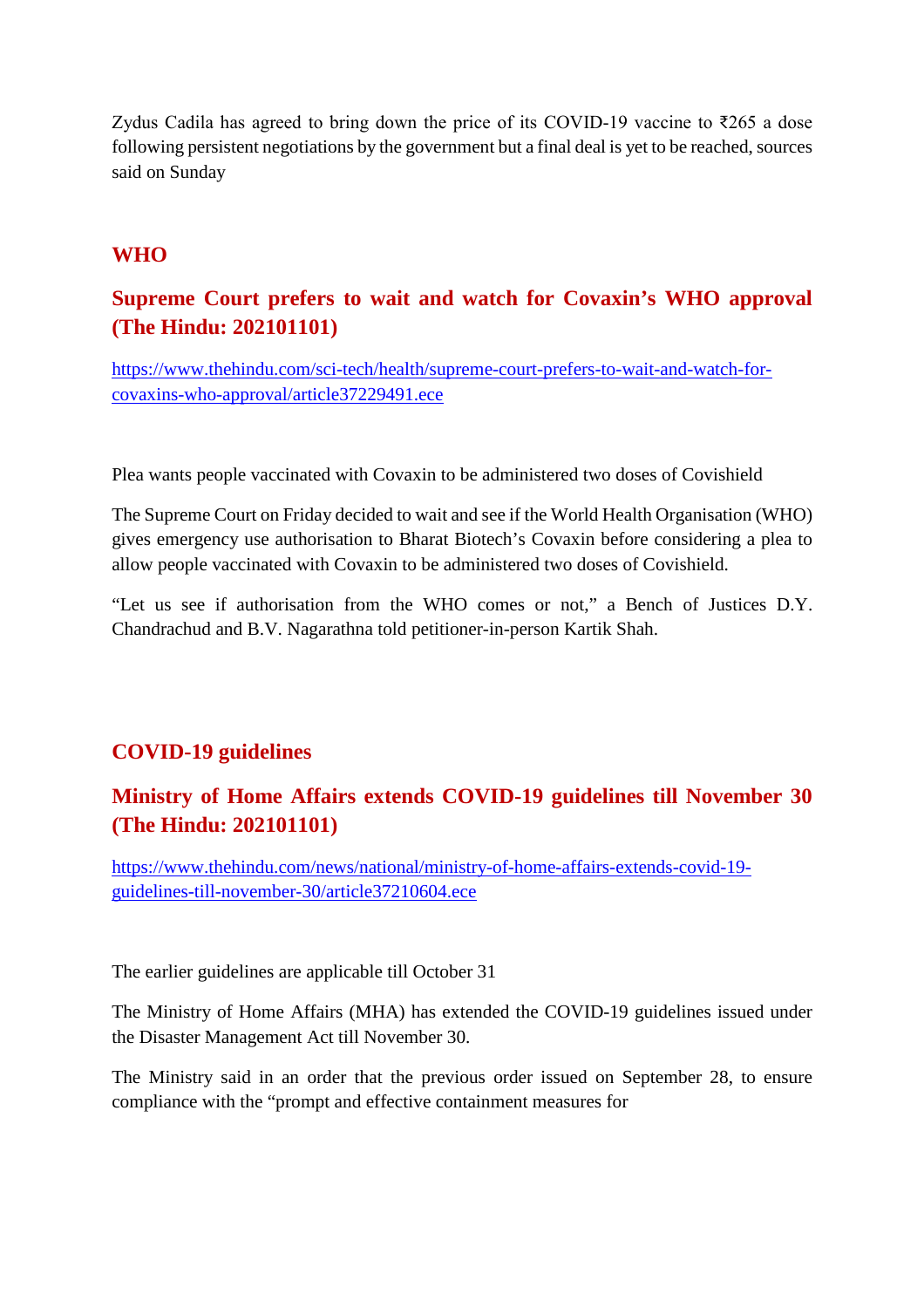#### **AY4.2 variant 'infrequent'**

#### **Coronavirus | AY4.2 variant 'infrequent' in India: INSACOG (The Hindu: 202101101)**

https://www.thehindu.com/news/national/insacog-says-emerging-coronavirus-variant-ay42 infrequent-in-india/article37199004.ece

AY4.2 responsible for a 'slowly increasing' proportion of cases in the U.K., according to Public Health England

The latest mutation of the coronavirus variant, AY4.2, which has been linked to a rise in cases in the United Kingdom, is "very infrequent" in India, according to a weekly report by the India SARS-CoV-2 Genome Consortium (INSACOG), the body that tracks the emergence of new variants, on Wednesday.

AY4.2 was responsible for a "slowly increasing" proportion of cases in the U.K., according to Public Health England (PHE) on October 22. It is also present in

#### **Skin health**

#### **Study reveals strains of acnes that promote skin health: (New Kerala: 202101101)**

Recent advances in gene sequencing have shown that differences in the genetic background between strains of bacteria might lead to differing roles in the skin.->-> View it--> https://www.newkerala.com/news/2021/155442.htm

#### **Long COVID'**

#### **Long COVID' can negatively impact physical, cognitive function, employment, quality of life: (New Kerala: 202101101)**

Study Washington, October 30: A new study has shown that patients experiencing post-acute COVID syndrome (PACS, also known as long COVID) may have symptoms f-> View it--> https://www.newkerala.com/news/2021/155439.htm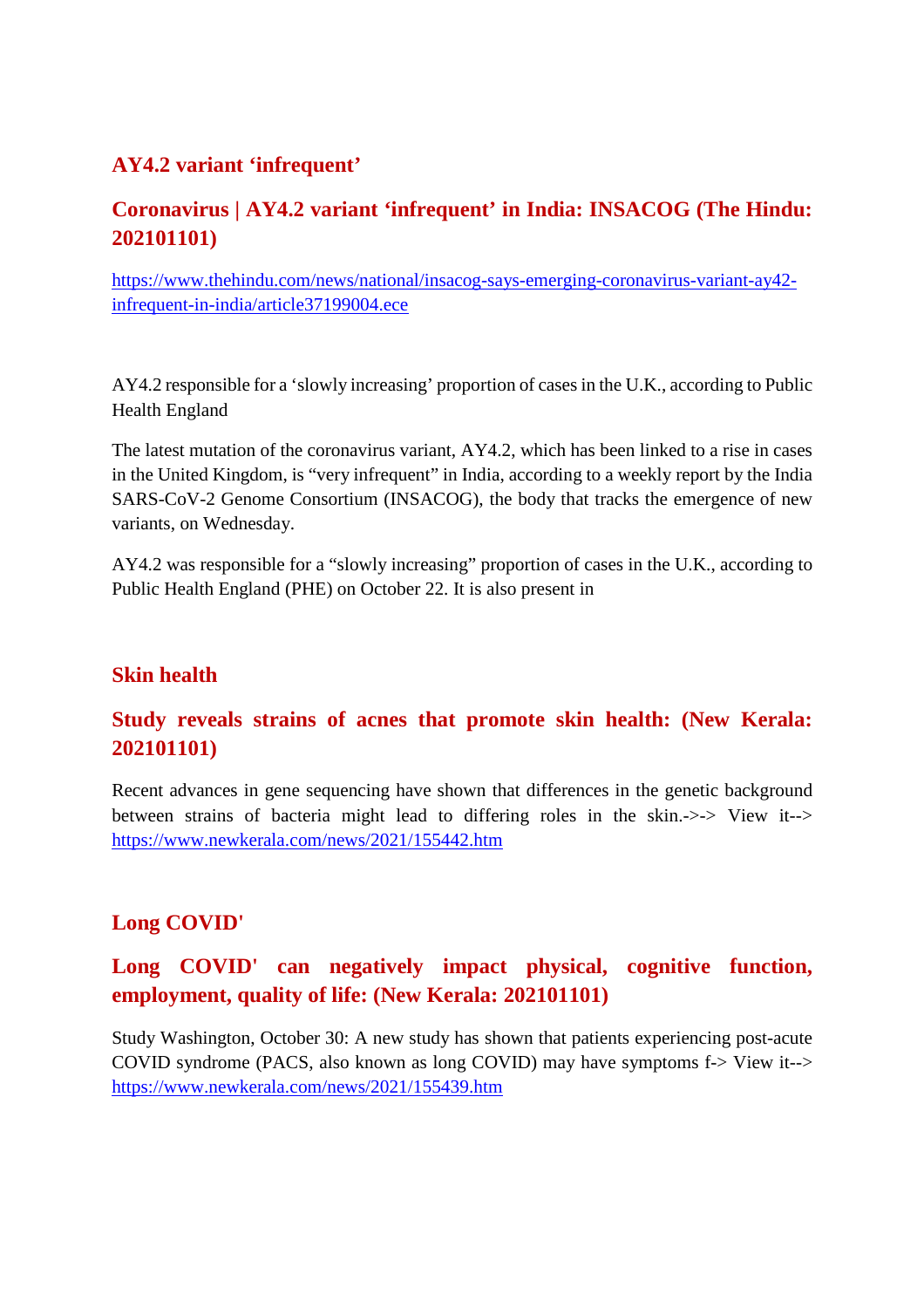#### **Antibiotics**

#### **Research discovers antibiotics for treating appendicitis (New Kerala: 202101101)**

Washington, October 31: According to the findings of the Comparing Outcomes of antibiotic Drugs and Appendectomy (CODA) trial and an updated treatment guideline for appendicitis from the Americ-> View it--> https://www.newkerala.com/news/2021/155437.htm

#### **Breastfeeding**

#### **Breastfeeding mothers should avoid these foods New Delhi, Oct 31: After a sombre year, (New Kerala: 202101101)**

people all over the world are finally ushering in the festive season with more joy and hope. For many, it will also be the first time they see their extended fami-> View it--> https://www.newkerala.com/news/2021/155302.htm

#### **Infertility**

#### **Scientist link rare genetic hearing loss condition with infertility, (New Kerala: 202101101)**

A team of researchers has identified a common link between Perrault syndrome, a rare genetic condition resulting in hearing loss in men and women, and early menopaus-> View it- -> https://www.newkerala.com/news/2021/154973.htm

#### **Cataract**

#### **Clinically significant cataract associated with increased risk of death from vascular causes: (New Kerala: 202101101)**

Study London, October 30: Clinically significant cataract is associated with an increased risk of death from vascular causes, such as stroke and heart attac-> View it--> https://www.newkerala.com/news/2021/154940.htm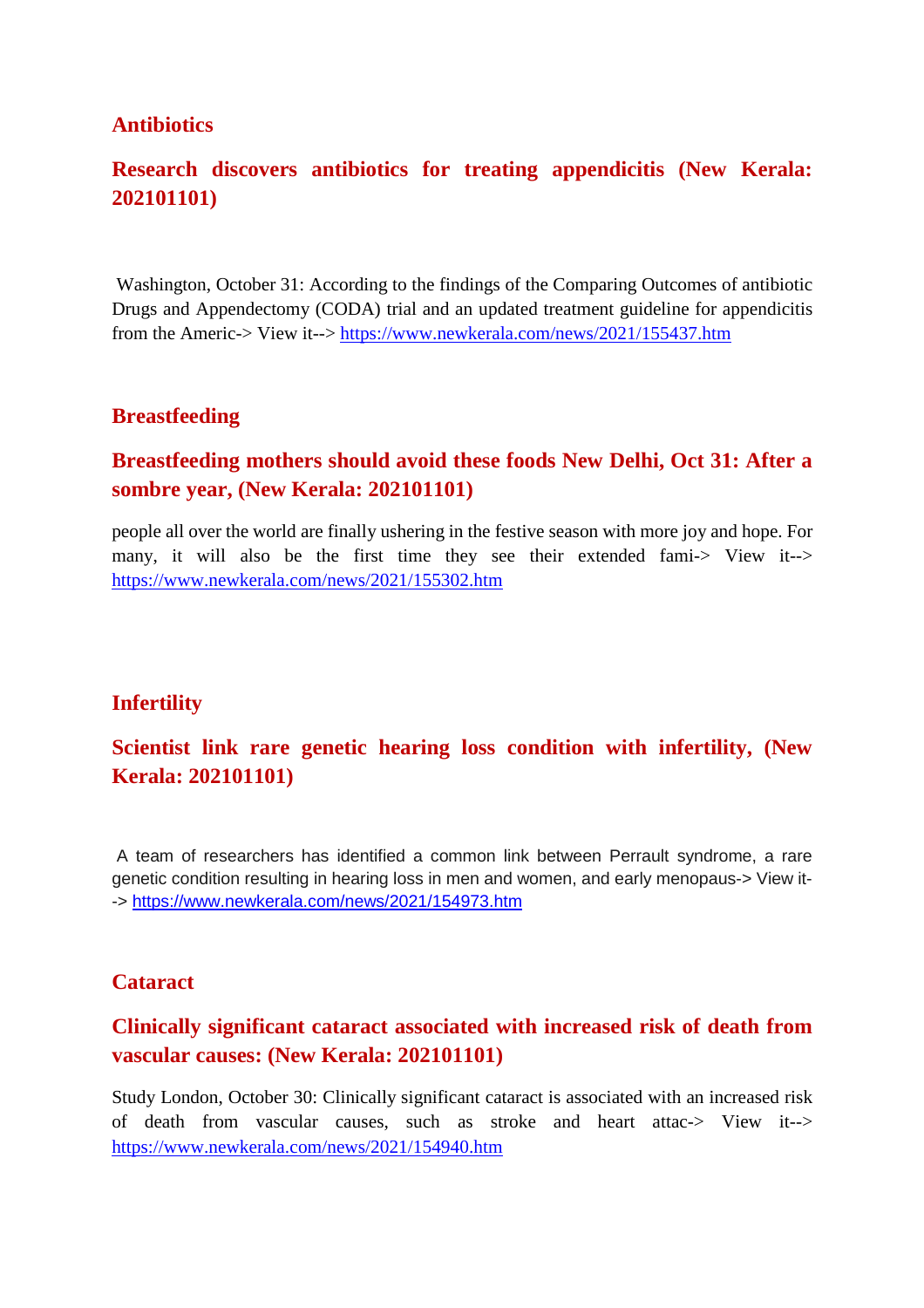#### **Fully vaccinated**

#### **Fully vaccinated? You can still spread virus at home(New Kerala: 202101101)**

London, Oct 29: Even if you are fully vaccinated, chances are that you can still catch Covid and pass on the deadly disease to people at home, according to a study published in the journal The Lan-> View it--> https://www.newkerala.com/news/2021/154893.htm

#### **Health Care Services**

#### **एस म24 घंटेके अंदर हो सकेगा अासाउंड(Hindustan: 202101101)**

**https://epaper.livehindustan.com/**



#### **समत नेसफारश कथी**

मरीजों के लिए बेहतर सुविधा देने के लिए स्वास्थ्य मंत्री के निर्देश पर बनी एम्स की समिति ने अस्पताल में कई सुविधाएं बेहतर करने का निर्णय लिया है। इस समिति ने अपनी सिफारिशों में कहा